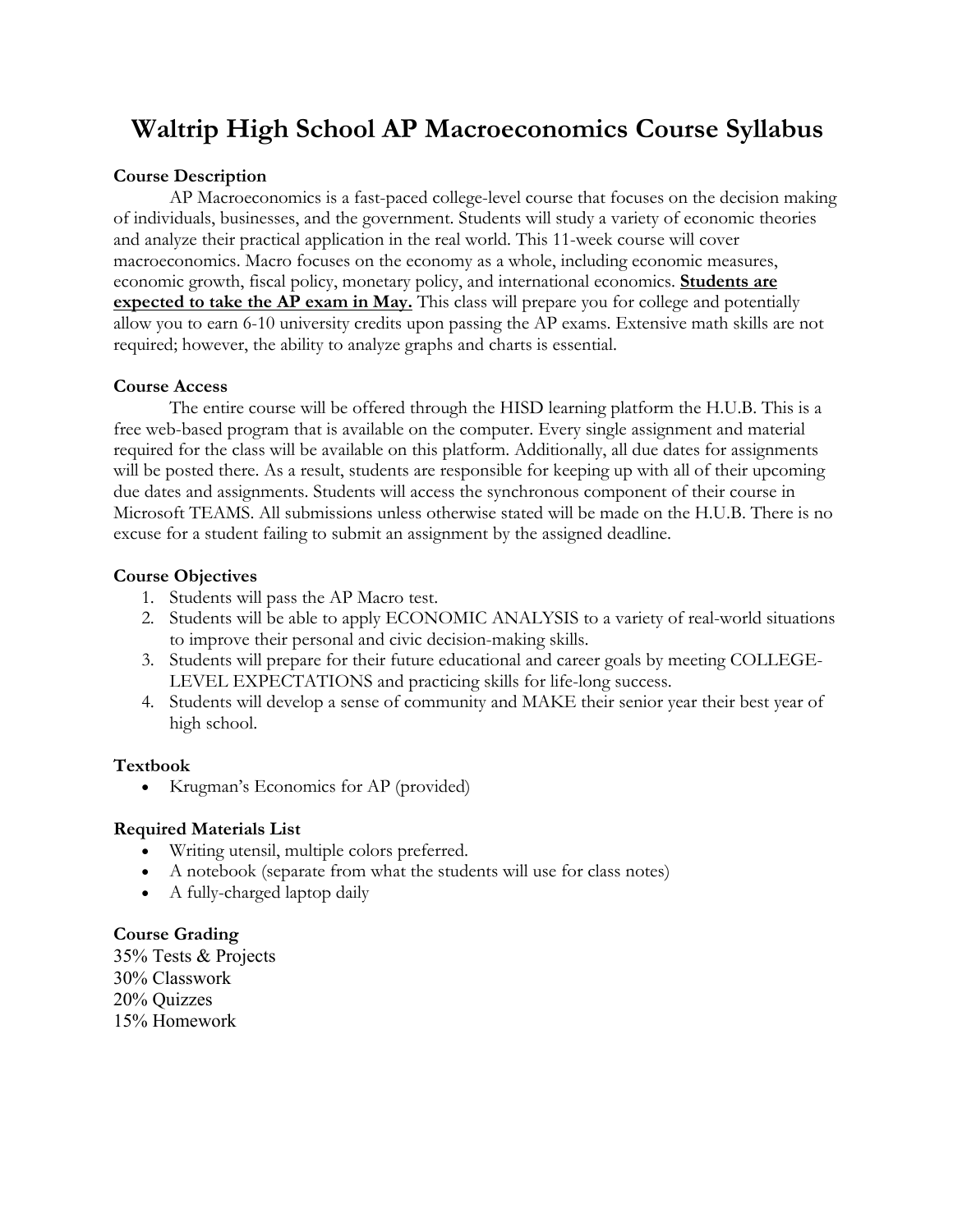#### **Late-Work Policy**

Advanced Placement classes are intended to prepare students for collegiate academic environments. As a result, students will be expected to adhered to similar policies. In the event that a student fails to submit an assignment by the posted deadline they will be given a zero for the respective assignment.

#### **Classroom Expectations/Policies**

- Students must focus on their LEARNING and not just their letter grade.
- Complete assignments in a timely manner, respect the due date.
- Absent students must collect and make up their own work
- The class should always be left in a better condition than it was arrived upon (if we get there)

#### **How to begin class**

- Upon entry, begin review of previous day's work
- Have materials ready to begin class

## **Contacting Mr. Saada:** amir.saada@houstonisd.org

Tutorials: Appointments should be scheduled. Email is the best way to get a hold of me as responses will be prompt

| Student Signature | Date in the same of the same of the same of the same of the same of the same of the same of the same of the same of the same of the same of the same of the same of the same of the same of the same of the same of the same o |
|-------------------|--------------------------------------------------------------------------------------------------------------------------------------------------------------------------------------------------------------------------------|
|                   |                                                                                                                                                                                                                                |
| Parent Signature_ | Date                                                                                                                                                                                                                           |